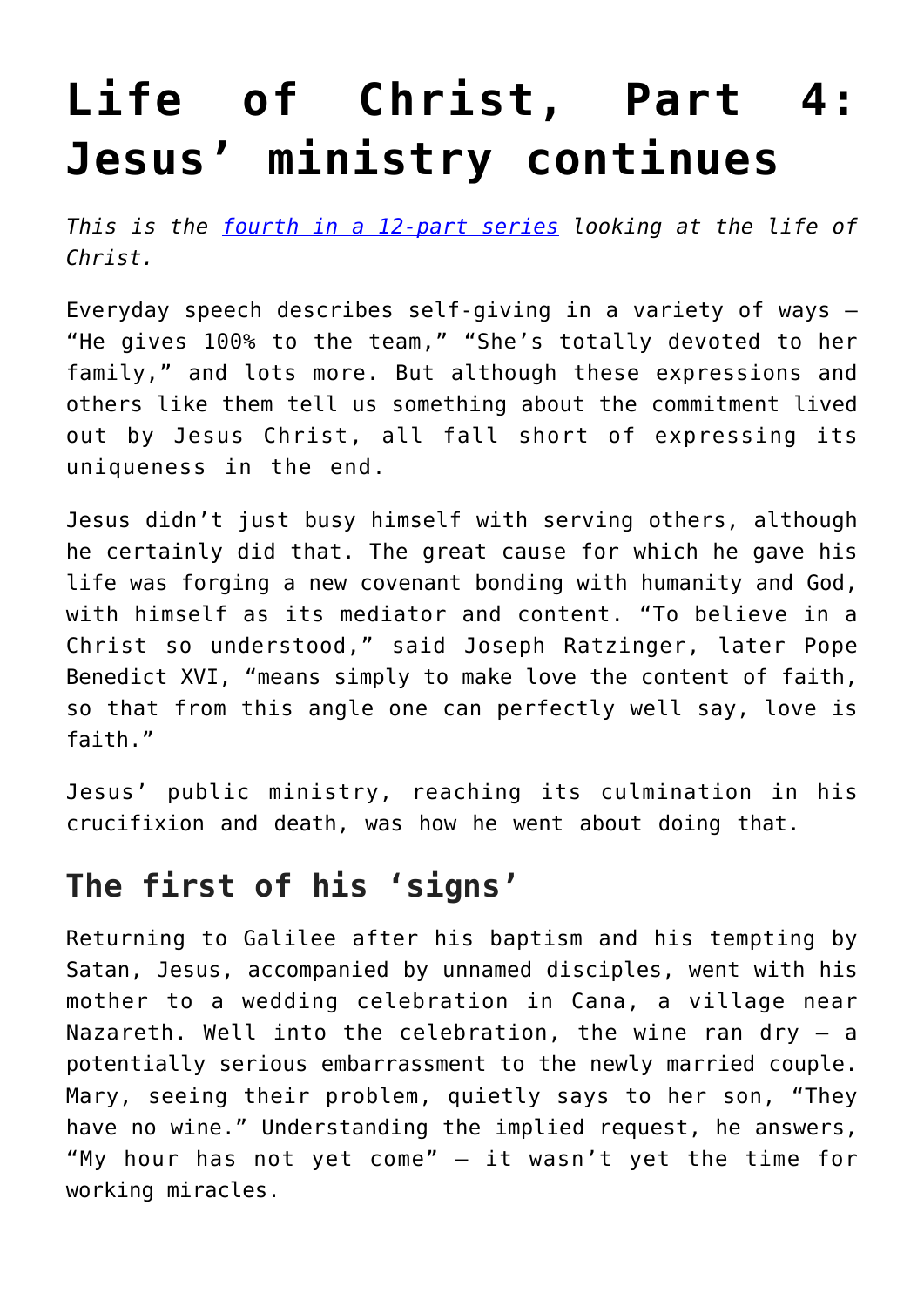But Mary, undaunted, tells the servants, "Do whatever he tells you." And Jesus, having decided to oblige his mother, instructs them to fill six stone jars, each holding 20 to 30 gallons, with water. The servants accordingly filled them "up to the brim."

When the steward of the feast tasted the contents, he scolded the bridegroom: Instead of serving the good wine first, he complains, "you have kept the good wine till now." But why so much wine — far more than the guests at this wedding could possibly drink? The answer should be obvious: God bestows his gifts with overflowing generosity (Jn 2:1-12).

This, John's Gospel tells us, was "the first of his signs" — "sign" being the word John uses for Jesus' miracles as public manifestations of his identity, as Jesus himself says: "The works that the Father gave me to accomplish, these works that I perform testify on my behalf that the Father has sent me" (Jn 5:36).

And so Jesus' public ministry commenced. How long did it last? Probably a little over two years, but the Gospels' evidence is not entirely clear. However long it was, a great deal began happening in what was to be, after all, a very short time.

### **Cleansing of the Temple**

From Cana, Jesus went to Capernaum, which now became his base of operations in Galilee. Capernaum was a bustling town on the northwestern shore of the Lake of Gennesaret, also known as the Sea of Galilee and later as the Sea of Tiberias (a very small "sea," however, since a boat could make the crossing from one side to the other in half an hour or so). And now, Matthew reports, "Jesus began to preach, and say, 'Repent, for the kingdom of heaven is at hand'" (Mt 4:17).

The synoptic Gospels — Matthew, Mark and Luke — focus mostly on Christ's preaching and teaching in Galilee. But John's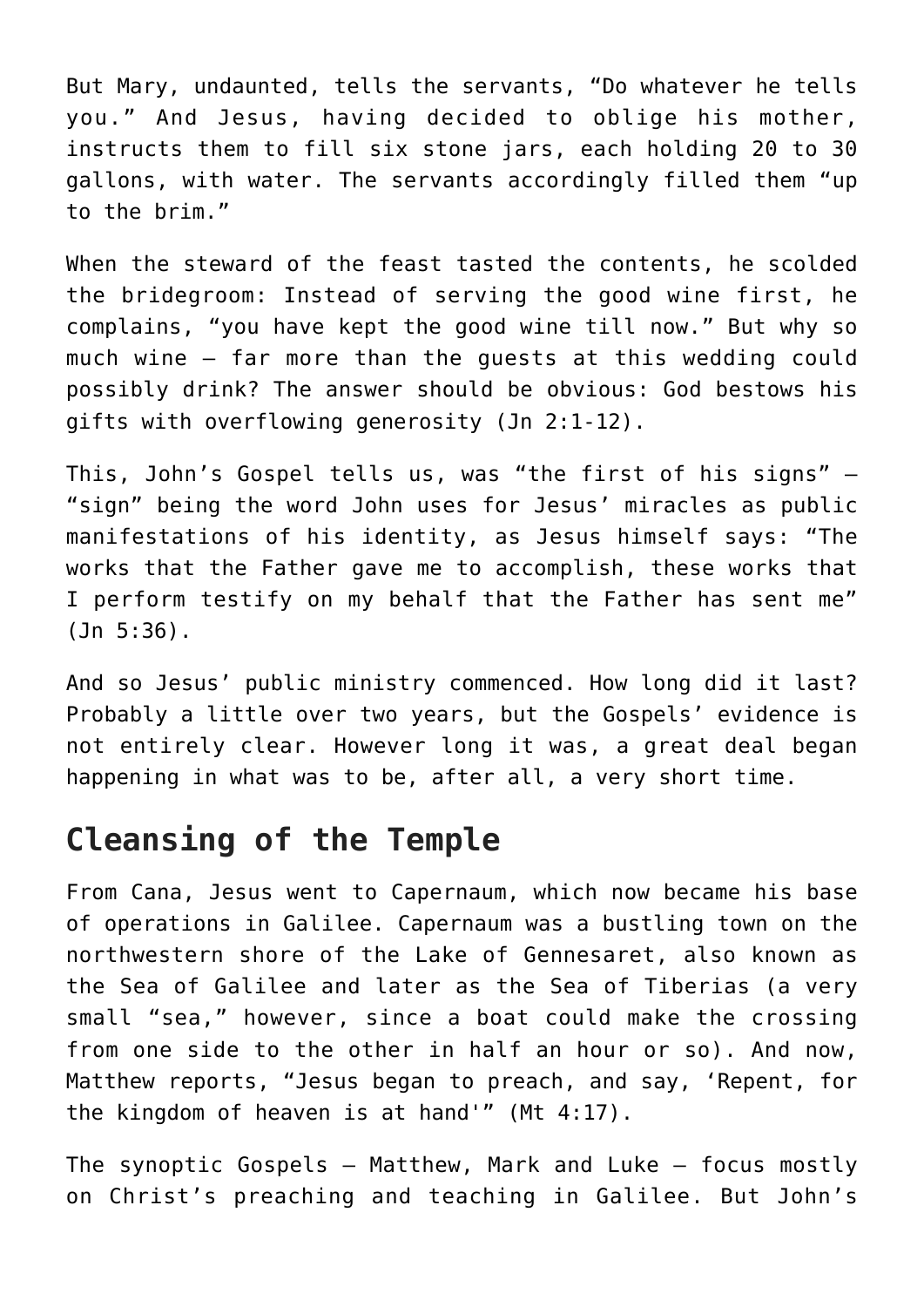Gospel is set largely in Jerusalem, and stresses Jesus' growing conflict with the Jewish religious authorities. It also shows Jesus traveling several times to Jerusalem for major Jewish feasts, something a pious Jew might be expected to do.

Now, with the Passover approaching, Jesus made the two-day journey once again, and, according to John, the cleansing of the Temple then took place. But that raises a question, as the synoptics place this event at the start of Passion Week. In both cases, the timing carries important symbolic weight: if near the start of the public ministry, as a declaration of Jesus' identity and mission; if at the start of Passion Week, as a sign of his challenge to the religious establishment.

Whenever it happened, the Christ of the cleansing is far from the stereotypical "gentle Jesus," as he wields a whip of cords to drive out sellers of oxen and sheep and pigeons (animals used in sacrifice) and overturns the tables of the moneychangers. Onlookers demand an explanation. And he replied with a prediction of his death and resurrection — "Destroy this temple, and in three days I will raise it up." Clearly he made an impression. "Many began to believe in his name when they saw the signs which he did" (Jn 2:13-23).

### **Spiritual enlightenment**

Next, John reports two vivid dialogues — a distinctive feature of this Gospel showing Jesus leading someone up an inclined plane of spiritual enlightenment. In the first, a well-to-do Pharisee named Nicodemus, a member of the Jewish ruling council, the Sanhedrin, comes to Jesus "by night" — a sign of reluctance to be seen consulting this upstart from Galilee. Rather pompously, he begins, "Rabbi, we know that you are a teacher come from God." But Jesus interrupts: "Unless one is born anew, he cannot see the kingdom of God."

Nicodemus naturally objects: "How can a person once grown be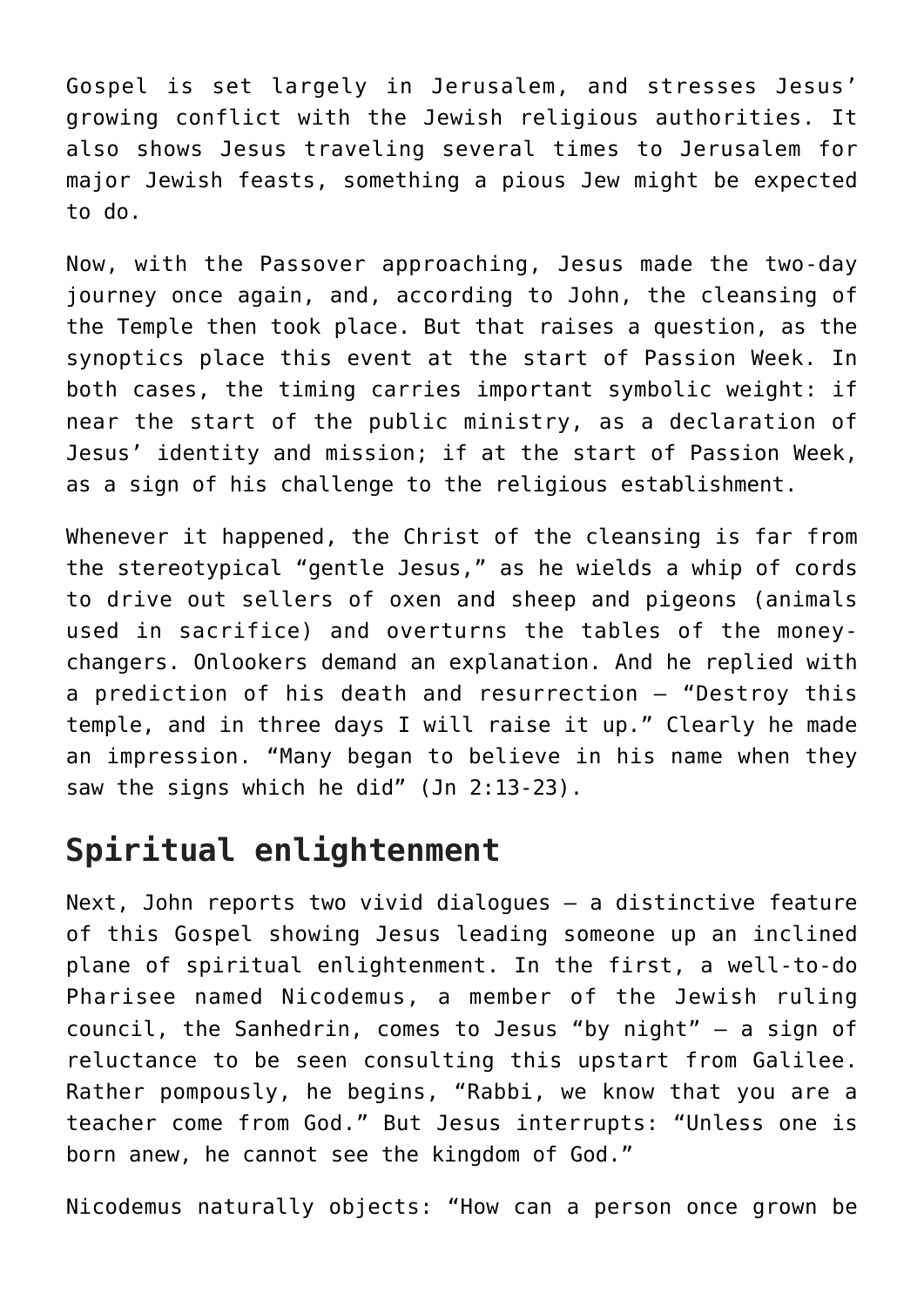born when he is old?" Brushing that aside, Jesus speaks of the activity of the Spirit, adding that the Spirit, like the wind, "blows where it wills." And when Nicodemus continues to protest, he points to his coming death and resurrection, adding that belief in him is the key to eternal life. Whether the conversation ended there or not, we don't know. But, as we shall see, Nicodemus was to take the stage later as one who had come to believe in Christ (Jn 3:1-15).

## **Baptizing**

Leaving Jerusalem, Jesus and his disciples went into the Judean countryside and began baptizing. (The author later specifies that it wasn't Jesus himself who baptized but his disciples.) The followers of John the Baptist were irritated by what they took for competition, but not John. "He must increase but I must decrease," he comments on hearing the news. Soon after, John was arrested at Herod's command. Jesus, learning what had happened, then resumed his journey back to Galilee.

#### **Woman at the well**

Nearing a Samaritan town called Sychar, he pauses to rest at a field that according to tradition was given by the patriarch Jacob to his son Joseph. Noticing a woman drawing water from the well, he asks her for a drink. The hostility between Jews and Samaritans is apparent in her reply: "How can you, a Jew, ask me, a Samaritan woman, for a drink?"

If you knew who I am, Jesus answers mildly, you would have asked for and received "living water." After more back and forth, during which Jesus exhibits uncanny familiarity with the woman's unsavory past, he tells her that true worship of God is worship "in Spirit and truth." The woman exclaims: "I know that Messiah is coming … he will tell us everything." To which Jesus replies simply: "I am he, the one who is speaking with you."